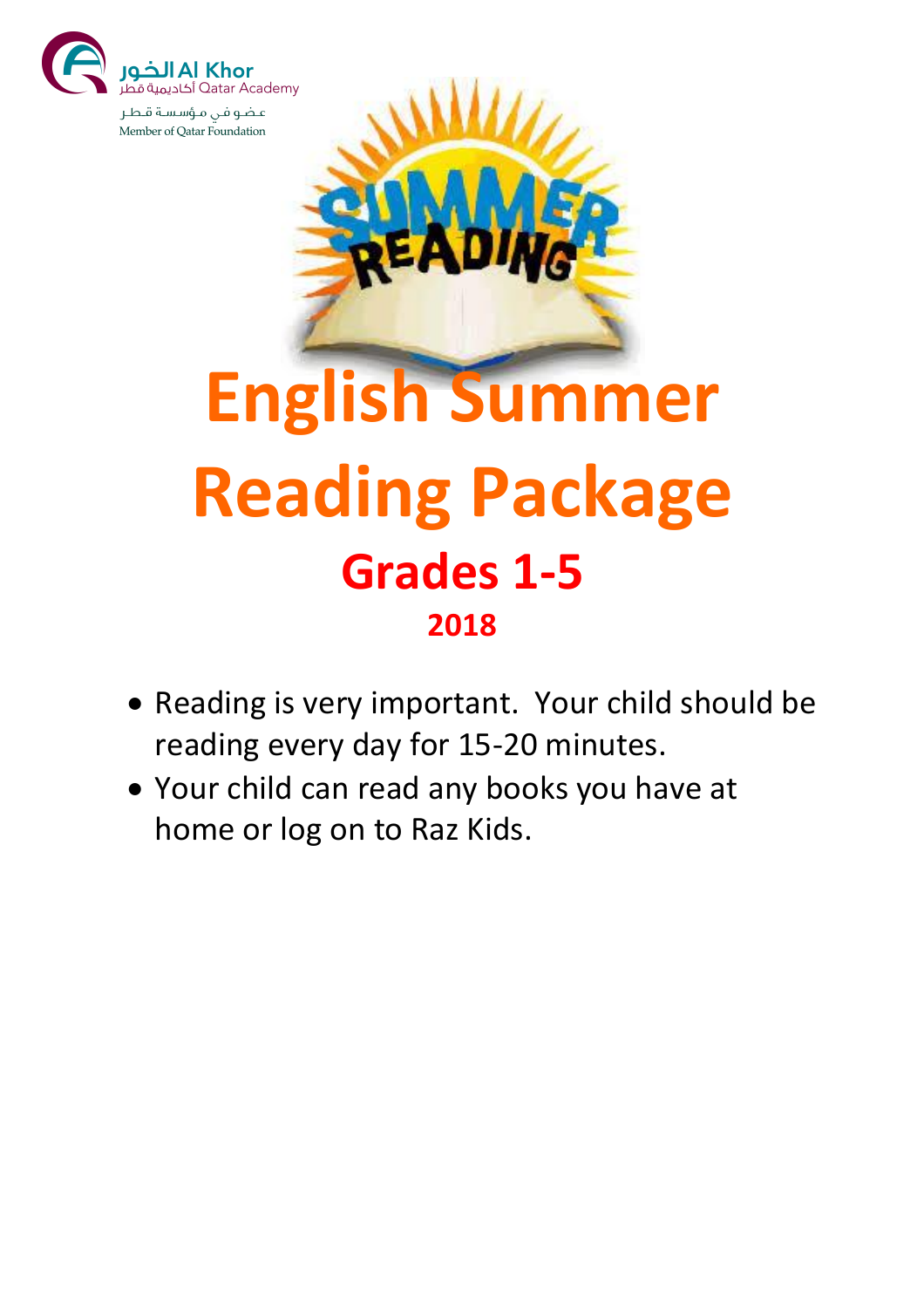**Instructions for Reading Practice:**

- 1. Log on to **Raz-Kids** using your log in from this school year.
- 2. **Read other books** as often as possible
	- o **Ask yourself the questions** on the next page to help you think about what you read. **Read with a friend and ask**

each other the questions!

3. Complete the other English Summer Packages for your grade level: reading and following instructions is great reading practice too!